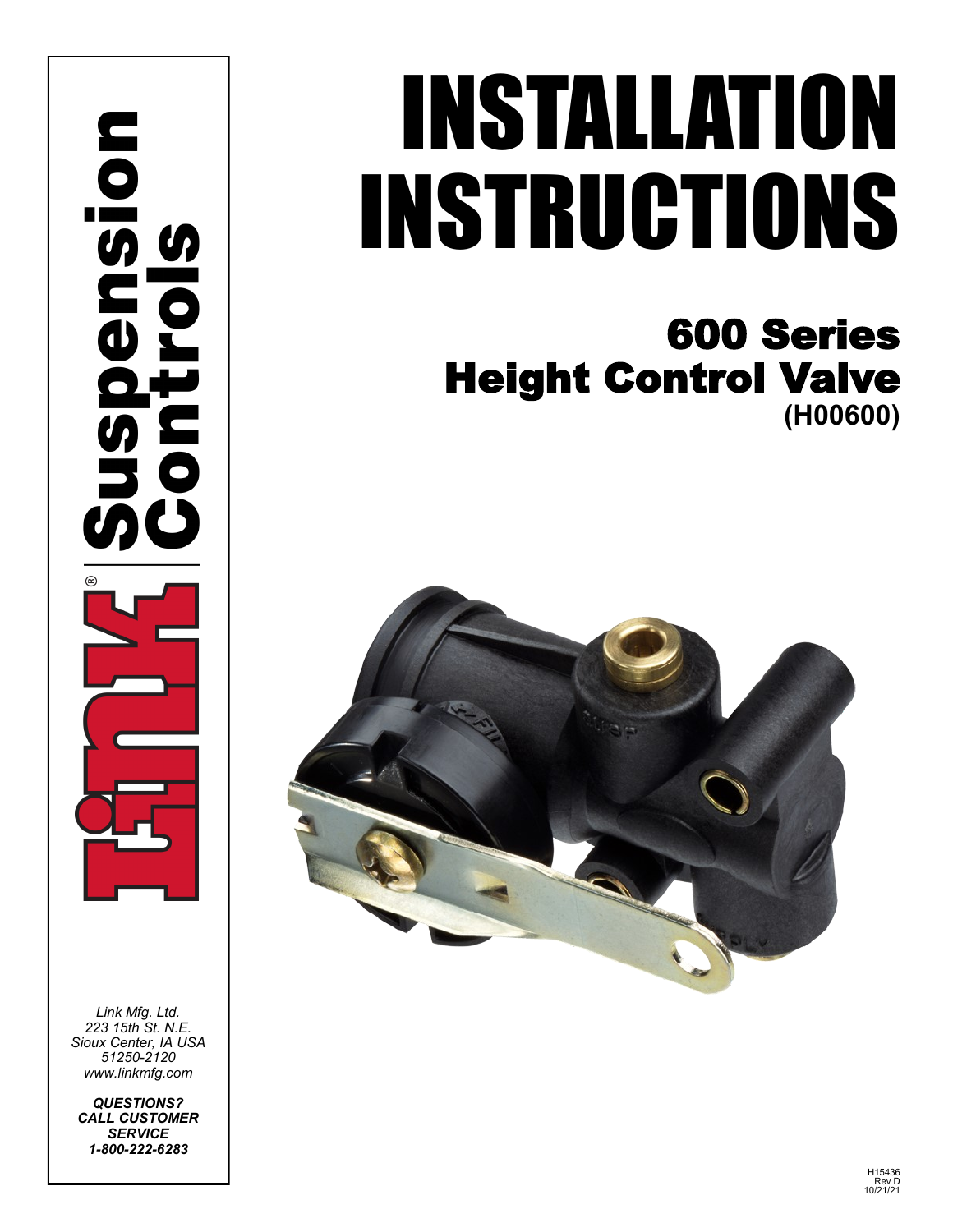**IMPORTANT:** IT IS IMPORTANT THAT THE ENTIRE IN-STALLATION INSTRUCTIONS BE READ THOROUGHLY BEFORE PROCEEDING WITH THE INSTALLATION.

#### **1. INTRODUCTION**

Thank you for choosing a Link Suspension Control. We want to help you get the best results from this height control valve and to operate it safely. This instruction contains information to assist in the installation of the Height Control Valve. This instruction is intended solely for use with this product.

All information in this instruction is based on the latest information available at the time of printing. Link Manufacturing reserves the right to change its products or manuals at any time without notice.

Damaged components should be returned to Link with a pre-arranged Returned Materials Authorization (RMA) number through the Customer Service Department. The damaged component may then be replaced if in compliance with warranty conditions.

#### **2. SAFETY SYMBOLS, TORQUE SYMBOL, and NOTES**

| <b>ADANGER</b>  | <b>DANGER indicates a hazardous</b><br>situation which if not avoided, will<br>result in death or serious injury.                    |
|-----------------|--------------------------------------------------------------------------------------------------------------------------------------|
| <b>AWARNING</b> | <b>WARNING indicates a potentially</b><br>hazardous situation which, if not<br>avoided, could result in death or<br>serious injury.  |
| <b>ACAUTION</b> | <b>CAUTION indicates a potentially</b><br>hazardous situation which, if not<br>avoided, could result in minor or<br>moderate injury. |
| <b>NOTICE</b>   | <b>NOTICE indicates a potentially</b><br>hazardous situation which, if not<br>avoided, may result in property<br>damage.             |
| <b>E TORQUE</b> | <b>TORQUE</b> indicates named fasteners<br>are to be tightened to a specified<br>torque value.                                       |
| NOTE:           | A Note provides information or<br>suggestions that help you correctly<br>perform a task.                                             |

#### **3. SAFE WORKING PRACTICES**

#### **ACAUTION**

When handling parts, wear appropriate gloves, eyeglasses, ear protection, and other safety equipment.

#### **ACAUTION**

Proper tightening of fasteners is important to the performance and safety of the suspension. Follow all torque specifications throughout the instructions.

### **4. SAFE WORKING PRACTICES**

#### ACAUTION

#### **4.1**

Air lines are pressurized and may blow debris, USE EYE PROTECTION.

#### **5. HCV INSTALLATION**

#### **5.1**

Disconnect and remove old valve.

#### **5.2**

Attach the Link H00600 HCV to the same mounting bracket or use the enclosed brackets as needed to mount the valve. Observe installation notes below.

- 1. Always mount valve with lever arm on the top side.
- 2. At full up or down suspension travel: MAXIMUM RECOMMENDED LEVER ANGLE IS  $45^\circ$ MINIMUM RECOMMENDED LEVER ANGLE IS  $20^\circ$
- 3. Mount HCV parallel to frame rail
- 4. Align drive bearing notch with housing notch on the side which provides the proper fill and exhaust with lever rotation. Molded markings on house indicate the direction of fill and exhaust.

#### **5.3**

Attach the proper length lever to the H00600 HCV. Tighten lever screw to 45-50 in-lbs. Do not allow the lever and linkage to straight line at full suspension extension.

#### **5.4**

Reconnect the air lines to the H00600 HCV per figure 1 on page 3.

#### **5.5**

Adjust the linkage to the vehicle manufacturer's ride height recommendations. Align drive bearing and housing notches to ensure the valve center is at ride height.

#### **5.6**

Tighten all 1/4" nuts to 60 to 80 in-lbs.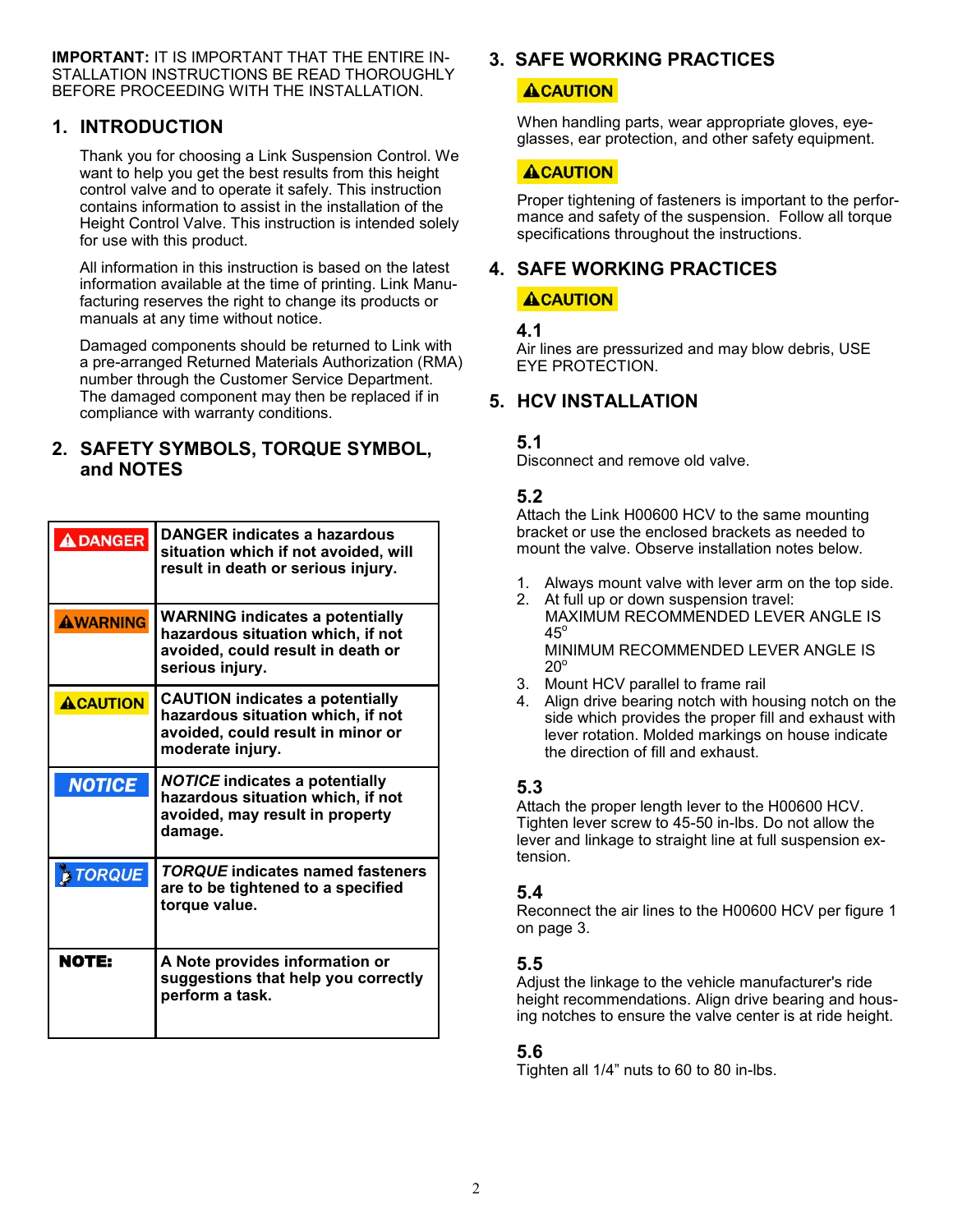

#### **6. TROUBLE SHOOTING GUIDE**

EXHAUST PORT

| <b>PROBLEM</b>                                      | POSSIBLE CAUSE                                                                                                                                                      |
|-----------------------------------------------------|---------------------------------------------------------------------------------------------------------------------------------------------------------------------|
| Air springs flat                                    | Obstruction in air line<br>Insufficient air pressure to suspension<br>Defective Pressure Protection Valve<br>Defective HCV-see test procedure<br>Air leak in system |
| Air Springs raise to full height but do not exhaust | Obstructed air line<br>Defective HCV-see test procedure                                                                                                             |
| Air springs deflate when parked                     | Leak in air system-check with soapy water<br>Defective HCV-see test procedure                                                                                       |
| Suspension will not maintain proper height          | Obstructed air line<br>Defective HCV-see test procedure                                                                                                             |
| Hard ride                                           | Ride height out of adjustment-readjust per vehicle<br>service manual                                                                                                |
| Cab suspension overshoots center                    | Replace shocks<br>Use short delay H00450 HCV                                                                                                                        |
| Valve works backward                                | Rotate notch in drive bearing 180° and reinstall<br>lever                                                                                                           |